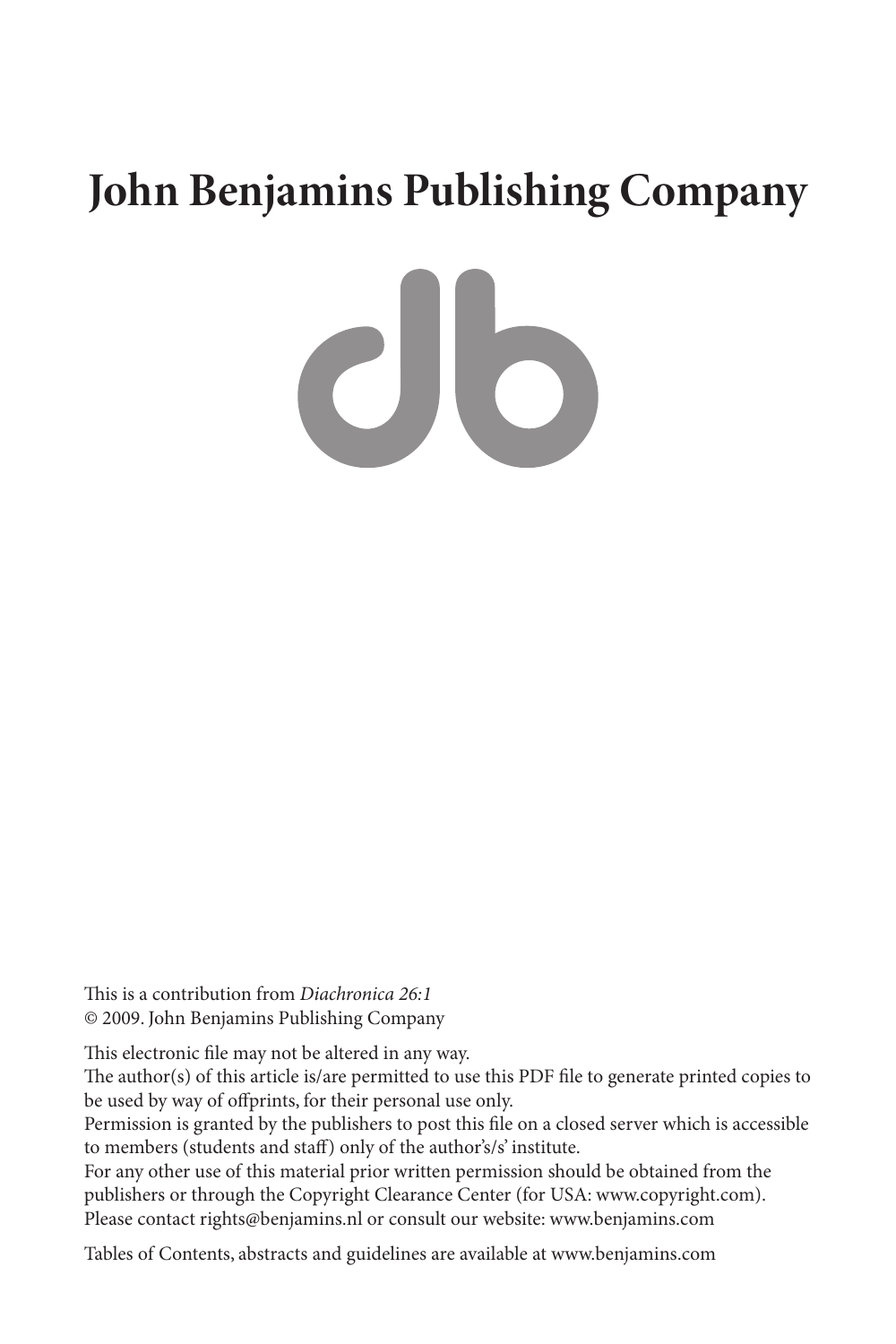*Language Classification by Numbers.* By April McMahon and Robert McMahon. Oxford: Oxford University Press, 2005. Pp xvii, 265.

## **Reviewed by Quentin D. Atkinson (University of Oxford)**

Today, evolutionary biology is about numbers…lots of numbers. Genes are the currency of modern biology and computers are employed to do the accounting. Computational phylogenetic methods incorporating statistical models of evolution are now routinely used to infer species' ancestry and test evolutionary hypotheses. This revolution was not driven by a sudden outbreak of numero — or techno — philia, but by the realization that a quantitative approach can provide powerful tools for analysing large amounts of data. By employing a rigorous statistical framework, uncertainty in results can be quantified and competing hypotheses evaluated. In addition, explicitly modelling the process of evolution means that any assumptions are made clear and their validity is testable. Using these methods, biologists have been able to answer an impressive range of questions about species evolution, including where and when certain species evolved, how they are related, what traits were present in ancestral populations and even what selective forces have operated in the past.

This quantitative revolution in evolutionary biology should be of special interest to historical linguists. Like species, languages are a product of evolution. There are, of course, some non-trivial differences between linguistic and biological evolution. For example, languages change much faster and horizontal transfer of hereditary material is probably more common between languages than species, at least within the animal kingdom. However, these differences are not fundamental. The words, phonemes, syntax and morphology of languages, are, like genes, passed on from generation to generation via a process of descent with modification. This common general mechanism means that evolutionary biologists and historical linguists are interested in similar questions and can use similar methods to answer these questions.

Over the last decade, there has been increasing interest in the application of computational phylogenetic methods from biology to the study of language change. These techniques are the quantitative equivalent of historical linguistics' comparative method. They infer the ancestral genealogy of a group of languages by combining the observed distribution of cognate words, phonemes and/ or grammatical features with a set of assumptions about the process of language transmission and diversification that gave rise to those features. The fundamental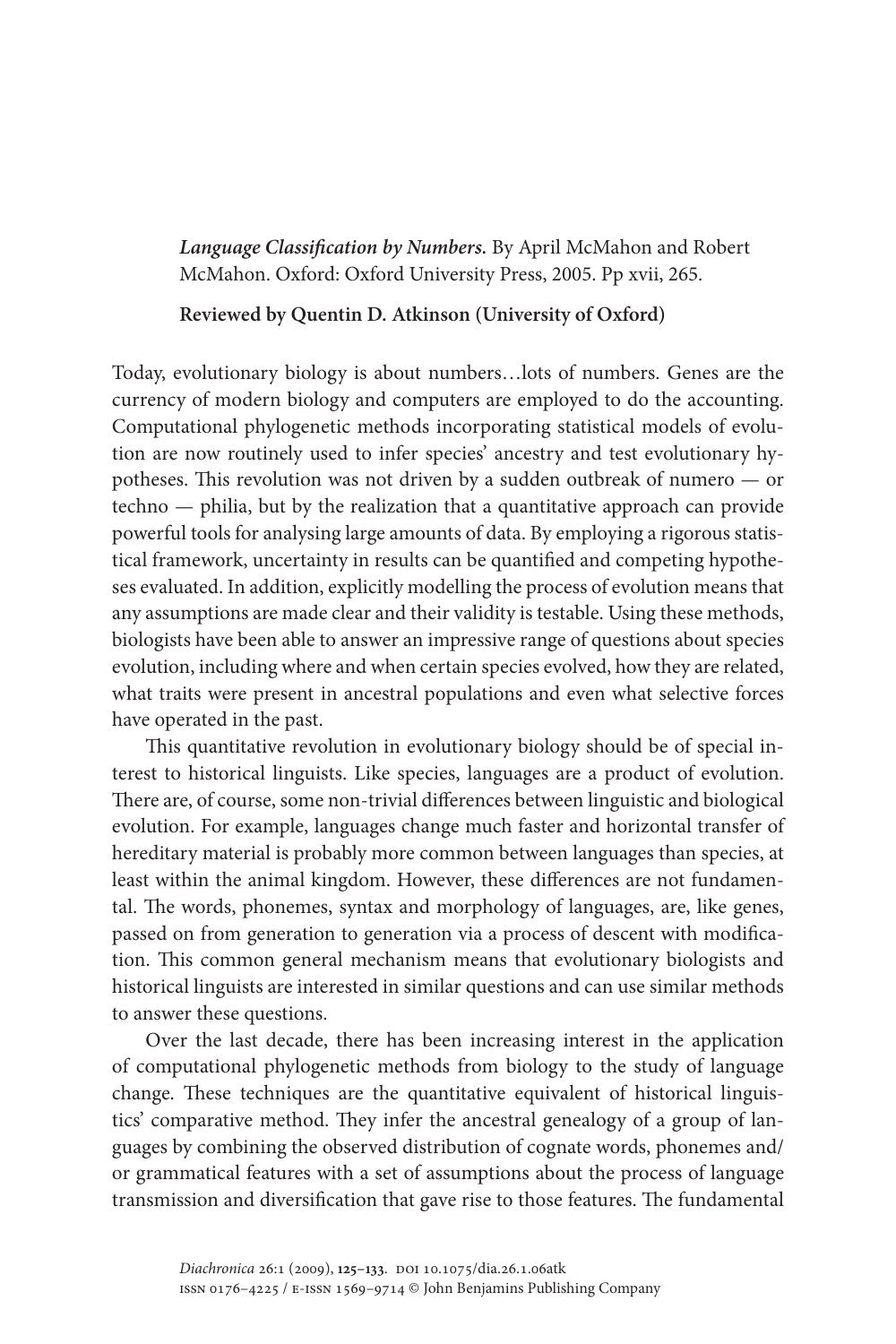difference in the new methods lies in their use of mathematical models of the evolutionary process and computerized search algorithms designed to evaluate competing solutions according to explicit optimality criteria.<sup>1</sup> This approach has been used to answer questions about the classification and expansion of major language families (Dunn et al. 2005, Forster & Toth 2003, Gray & Jordan 2000, Gray & Atkinson 2003, Holden 2002, McMahon & McMahon 2003, Rexova et al. 2003, Ringe et al. 2002), as well as to investigate patterns of lexical borrowing (Bryant et al. 2005) and factors affecting rates of language evolution (Atkinson et al. 2008, Pagel et al. 2007). The growing list of publications in the area has prompted a number of intersdisciplinary review papers (Gray et al. 2007, Marris 2008, Mesoudi et al. 2006, Whitfield 2008) to propose that historical linguistics (and the study of cultural evolution more generally) is on the verge of a quantitative revolution similar to that which has occurred in evolutionary biology.

The time is ripe then for *Language Classification by Numbers* (henceforth *LCBN*). M & M — a linguist and a population geneticist — present in their book a summary of major areas of quantitative research in historical linguistics together with their vision for the future of the field. Part introductory text and part manifesto, part linguistics and part biology, *LCBN* seeks not only to present the various quantitative methods that are available, but also to explain why these new methods might be useful and, presumably (the authors are coy about this), to see them used more widely. So, what can a curious reader learn? Will they be inspired to actually use the new methods? And what advances have occurred since the emergence of *LCBN* in 2005?

The opening chapters of *LCBN* are a helpful starting point for anyone interested in the application of quantitative phylogenetic methods to language change. The material constitutes a well-argued case for adopting a quantitative approach and provides a good introduction to some of the major issues in the field. This includes an excellent discussion of the pitfalls of working with comparative word lists, covering problems with onomatopoeia, list length, choosing (or failing to choose) suitable meaning boundaries and identifying borrowed words and chance resemblances. There are also straight-forward explanations of the rationale behind most of the principle methods of data coding and tree-building, as well as how network methods (Huson & Bryant 2004), which do not assume a strictly tree-like model, can be used to investigate patterns of borrowing between languages (Bryant et al. 2005). Although the breadth of coverage is impressive, the level of detail *LCBN* offers does vary between methods. A large portion of the material focusses

**<sup>1.</sup>** The latter is particularly important in phylogenetic reconstruction where the number of possible genealogies is extremely large, even for small sample sizes. For ten languages, for example, there are over 34 million possible genealogical trees.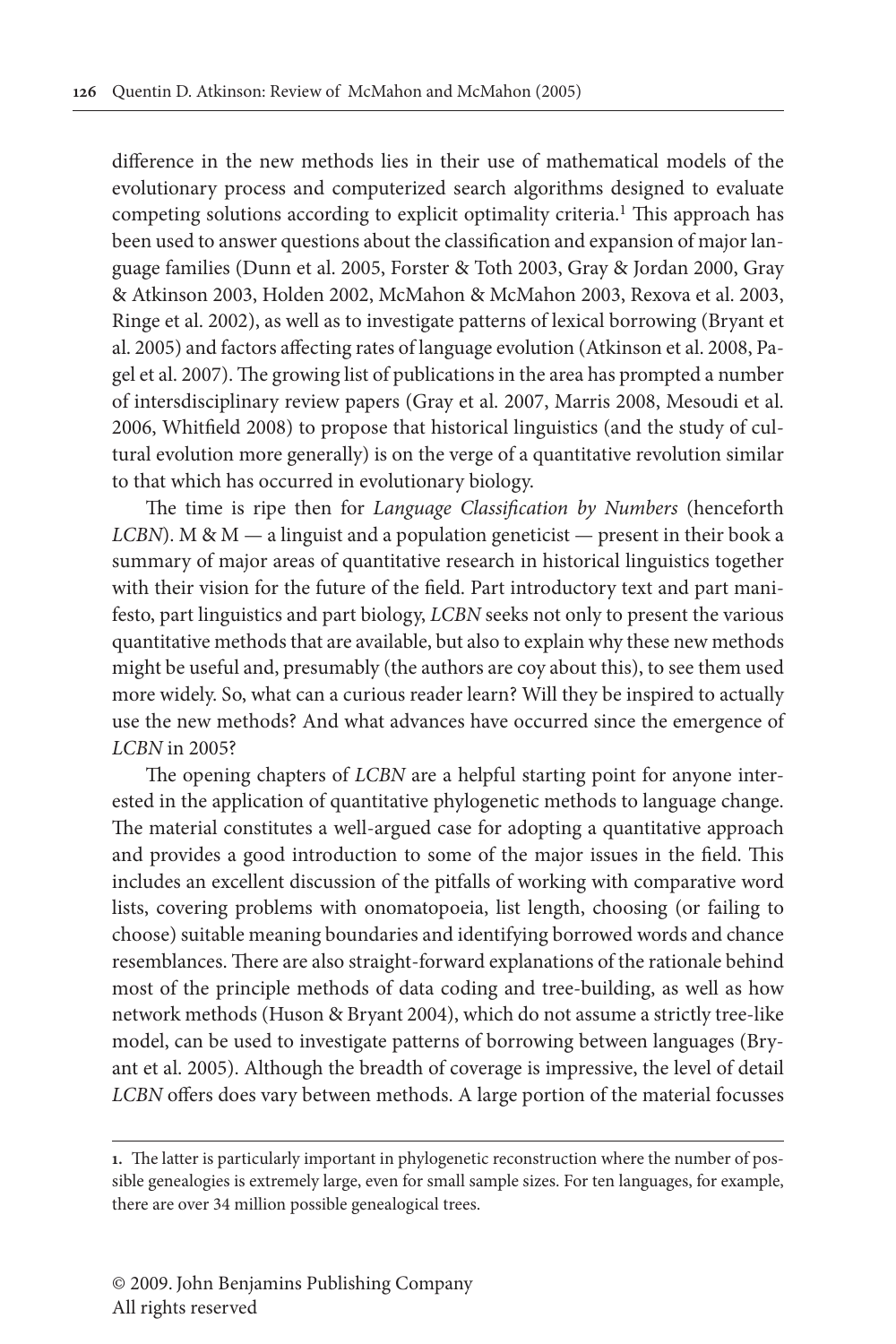on lexicostatistics (Swadesh 1952, Swadesh 1955), an approach to tree-building based on similarity scores between languages. These methods throw away precious phylogenetic information by reducing comparative data to single pair-wise distance scores between languages and are especially sensitive to the effects of rate variation and borrowing (Blust 2000). Whilst interesting in terms of the history of the discipline, distance-based methods are being replaced by more powerful techniques that explicitly model the evolution of language features on a phylogeny and so do not suffer from the problem of information loss. Somewhat disappointingly, these newer approaches, such as parsimony, likelihood modelling and Bayesian phylogenetic inference techniques, now the methods of choice in biology, are given relatively short shrift in *LCBN*. 2

One of the strengths of the book lies in M & M's use of computer simulations and well-studied test cases to evaluate the reliability of the quantitative methods they employ. A common misconception among critics of quantitative methods in historical linguistics is that they must be applied blindly, as if one is feeding words into a black box and getting numbers out the other end. In fact, by having to quantify and model the process of language change, researchers must be explicit about the assumptions they make and are in a position to test those assumptions systematically. M & M's step-by-step approach to applying each method — testing its validity on simulated data, then on well known case-studies and finally, where possible, using what they have learned to say something new — is, of course, just good science. However, it also serves as a rebuttal to the 'black box' criticism, nicely illustrating the iterative process by which methodological issues can be resolved and new knowledge gained.

Unsurprisingly for a book written by a linguist and a geneticist, the chapter on correlating linguistic and genetic data is also handled adeptly. Languages are spoken by people, which makes historical linguistics as much about the history of peoples as it is about languages. The field has much to contribute to our understanding of human history as part of a 'new synthesis' with archaeology and population genetics. Here M & M are at their most forthright about the need for quantitative methods, warning that "If we are genuinely interested in interdisciplinary research, and do not supply numbers of our choosing, we cannot be surprised if archaeologists and geneticists attempt to provide their own" (pp. 125). The pair review some of the landmark studies linking genes to languages, including Cavalli-Sforza, et al.'s (1988) controversial comparison of global genetic and linguistic phylograms. They highlight important caveats to do with the type of genetic and linguistic data being compared, how populations are defined and sampled and

**<sup>2.</sup>** For those wanting more technical explanation of these methods, Joe Felsenstein's *Inferring Phylogenies* (2004) is the most current and thorough treatment.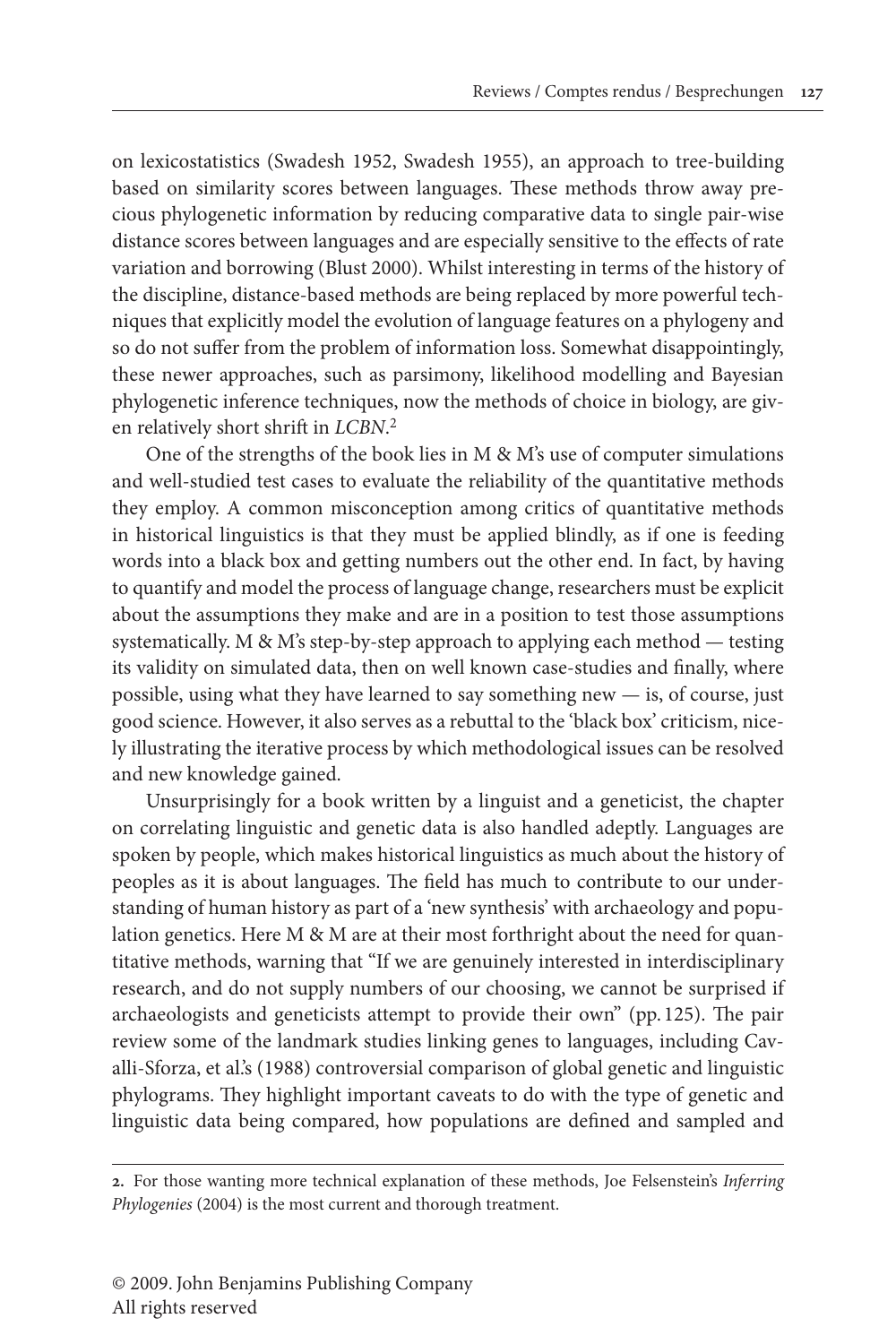how similarity in linguistic and genetic variation is measured. M & M also raise the interesting point that some of the disagreement between linguistic and genetic diversity, at least at the regional level, may be due to the common practice of removing 'borrowings' from linguistic data, effectively suppressing any evidence for recent language contact. It is worth noting here that the literature linking genes and languages has focussed almost exclusively on the global or regional scale and associations arising from shared history. Understandably, M & M's summary reflects this focus. However, since the publication of *LCBN*, two exciting studies have emerged which highlight the potential for research a) at a much smaller and more detailed scale and b) examining potential functional associations between genes and language. Lansing et al. (2007) looked at the association between Austronesian vocabulary terms and paternally inherited genetic markers on the small island of Sumba in Indonesia. They found support for a model coupling genetic admixture and language shift linked to the colonization of the island by Austronesian farmers. This small-scale analysis provides novel insight into micro-level processes shaping gene-language coevolution. With regard to functional links between genes and language, Dediu & Ladd (2007) have demonstrated that tonal languages are more common in populations with a higher proportion of ASPM and Microcephalin genetic variants, which are known to be related to brain growth and development, suggesting that languages may evolve to 'fit' their human genetic landscape.

Whilst most of *LCBN* can be seen as a defense of quantitative methods, M & M attack attempts to derive dates from linguistic data, even going as far as to call for a moratorium on any language-based dating. This stance is somewhat puzzling given the pair's expressed desire to see historical linguists contribute to the 'new synthesis' by providing more quantitative output. Without an independent linguistic time scale, the feasibility of linking language relationships to evidence from archaeology and genetics is greatly reduced. M & M's scepticism is principally directed at glottochronology (Swadesh 1955), a method for dating language trees based on the percentage of cognate words shared between languages and the assumption of a 'glottoclock', or constant rate of lexical replacement through time. Whilst problems with glottochronology are widely recognized<sup>3</sup> and M & M are right to criticize the method, more sophisticated dating techniques are now available that do not suffer from the same limitations.

Gray & Atkinson's (2003) analysis of Indo-European lexical data systematically addresses the problems with glottochronology and shows how these can be overcome using phylogenetic divergence time estimation techniques from evolutionary biology. Most notably, their approach does not assume constant rates

**<sup>3.</sup>** See Bergsland & Vogt (1962) and Campbell's (2004) thorough summary of the pitfalls of glottochronology.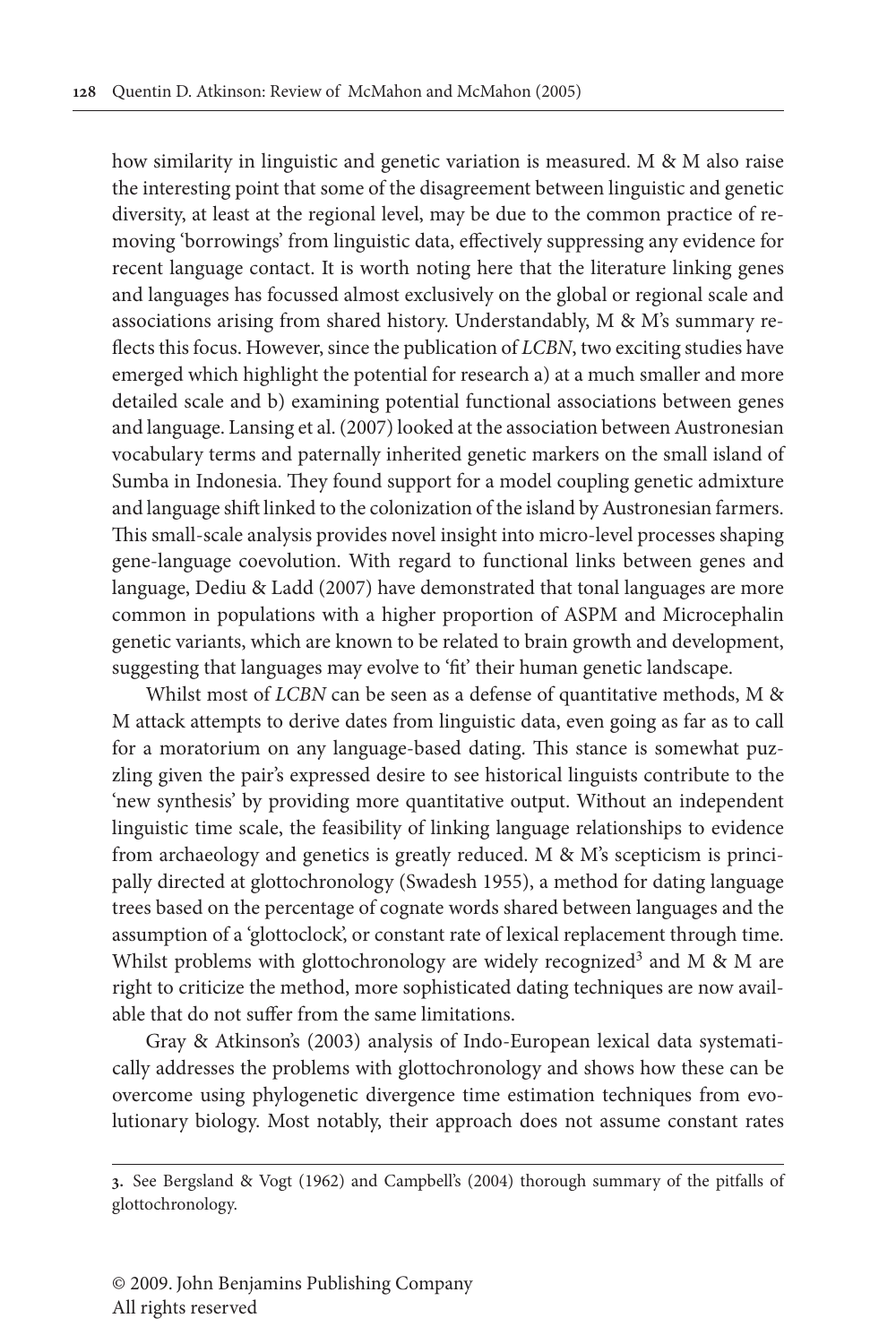of change between words or through time and is able to quantify phylogenetic and calibration uncertainty in estimated dates and rates.<sup>4</sup> M & M give a favourable treatment of Gray & Atkinson (2003), even suggesting that "if phylogenetic approaches to dating are to be adopted, they should follow this kind of pattern" (p. 198). However, when evaluating the feasibility of dating, they lump Gray & Atkinson's method together with other "essentially glottochronological" approaches (p. 190) for which they offer only a general, philosophical critique. Their critique boils down to two related points which I consider below. First, languages do not change at a constant rate. Whilst some natural processes, like nucleotide subsitution or radioactive decay, are predictable and regular enough to base date estimates on, M & M argue language change is not such a process. As a result, whilst we can infer the order of events based on branching patterns in a tree, it is not possible to infer absolute dates. Second, the pair argue that even if we did know the rate of language change, borrowing and uncertainty about underlying family tree relationships make dating impossible and, hence, we need to sort out the methods of inferring phylogenies before we move on to dating.

In response to the first point, it is simply not true that language change is inherently more complex or less predicatble than genetic evolution. Both are incredibly complex systems that can be influenced by various contingencies on a number of time scales. Regardless, as with genetic data, there is clearly chronological information in linguistic diversity. The relevant question is "How much?" I do not need a calculator or very much knowledge of the languages to say with confidence that Maori and Samoan did not separate yesterday, or that French split off from Italian more recently than the Bronze Age. If we want to say something more precise (and more interesting), like, for example, whether the Austronesian language family is 5,000 or 10,000 years old or whether Bantu languages could have expanded with the spread of farming in sub-Saharan Africa around 3000 years ago, the sensible application of quantitative dating techniques can replace guess work with principled, hypothetico-deductive reasoning. Of course, uncertainty in any estimates is crucial and the result may sometimes be that there is not enough chronological information in the data to help us decide. Whether useful date information can be extracted depends on a number of factors including the quality of the data, the availablity of information about rates of change, and the hypothesis being tested. However, this does not mean we should avoid applying quantitative dating methods to answer questions we have about language divergence times.

**<sup>4.</sup>** A series of papers have been published following Gray & Atkinson (2003), which offer a more detailed discussion of the methods and their validity (Atkinson et al. 2005, Atkinson 2006, Nicholls & Gray 2006).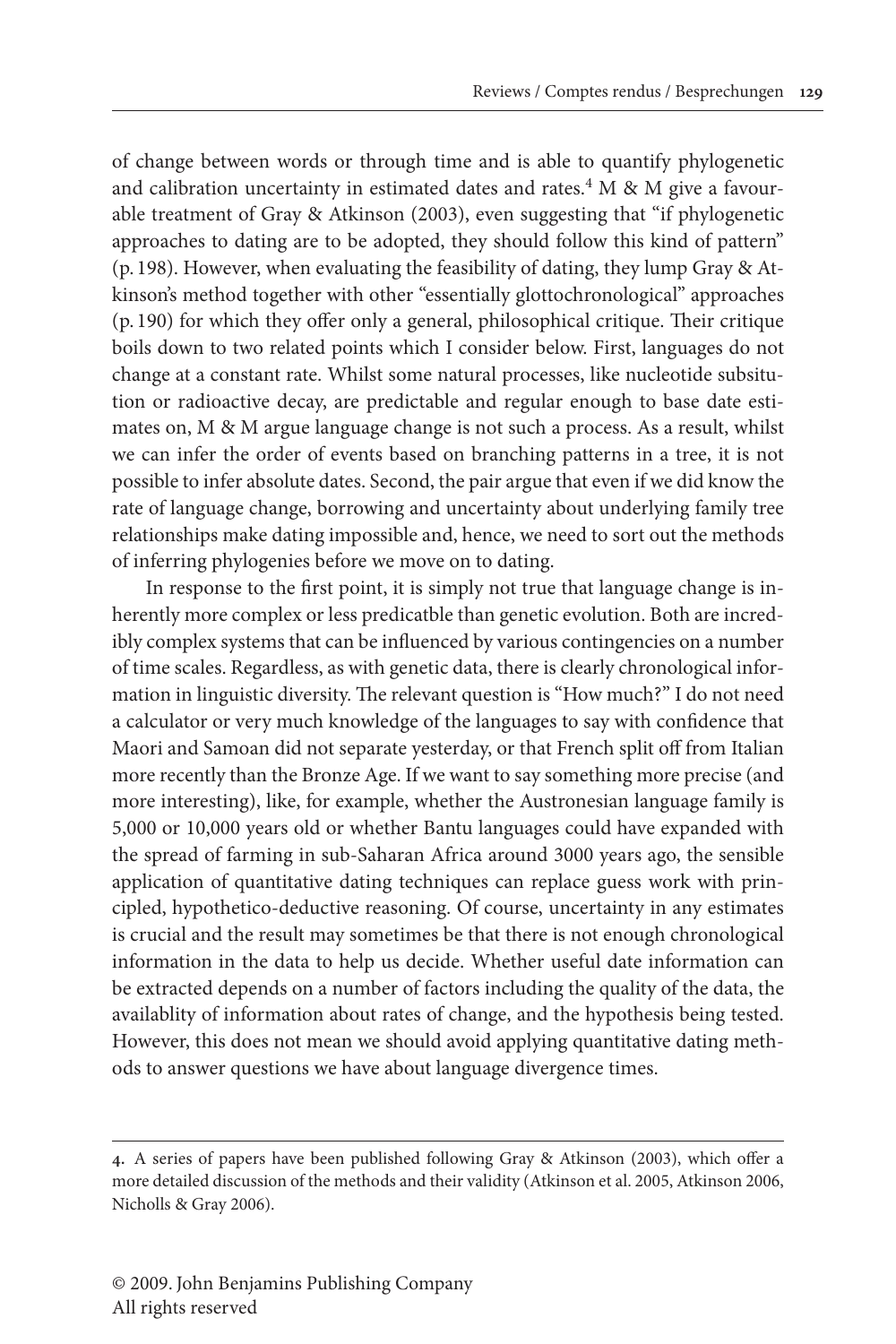Regarding the second point, there is no reason to think that inferring relationships between languages is any easier than inferring language divergence times. Indeed the former is in general more computationally demanding. Nor does the accurate estimation of divergence times require prior knowledge of the underlying family tree. For example, a Bayesian approach to phylogenetic inference allows divergence times to be estimated across the distribution of plausible trees, thus accounting for uncertainty in the underlying phylogeny. A nice analogy is that it is possible to infer the approximate position of the trunk of a tree by observing the location of its leaves — one does not necessarily need to know the complex pattern of branching underneath.

The book's final chapter sees a shift in the scale of analysis from inter-population language classification to intra-population dialectology. M & M show how phylogenetic methods can be used to classify regional dialects by comparing phonetic variation across population sub-groups.<sup>5</sup> Since dialect boundaries tend to remain fluid, the interpretation of dialect trees is problematic in that they are not representative of the historical process that has given rise to the observed data. M & M recognize this and describe the use of network methods (which do not assume tree-like evolution) as a tool for visualising dialect variation and identifying patterns of reticulation. Whilst this is a significant improvement over strictly tree-based classification, dialectology may gain more from looking to the methods that biologists use to study within — rather than between — population variation. Population genetics is concerned with the emergence and propagation of competing genetic variants within a population. As noted in a recent review of Darwinian approaches to culture, this biological process has obvious parallels with the innovation and spread of cultural replicators, including dialectical variants in speaker populations (Mesoudi et al. 2006). As a result, the tools that biologists have developed to study mutation, selection, drift and gene flow may be more useful than phylogenetic methods for studying the process of language change within populations.6

**<sup>5.</sup>** The authors advocate a word comparison metric that compares forms "through a template consisting of the appropriate proto-form" (p. 218) and are critical of research using edit distance (the number of insertions, deletions or substitutions required to transform one string into another) as a proxy for phonetic difference. John Nerbonne has addressed these criticisms in detail in an earlier review of LCBN (Nerbonne 2007), so I will not discuss them here. It is worth noting, though, that both approaches show parallels with methods of sequence alignment in biology (e.g., Clustal W. Thompson et al. 1997) that could be usefully applied to language.

**<sup>6.</sup>** See Croft (2000) and Mufwene (2001) for detailed discussion of how Darwinian concepts from population genetics can be applied to the study of language change.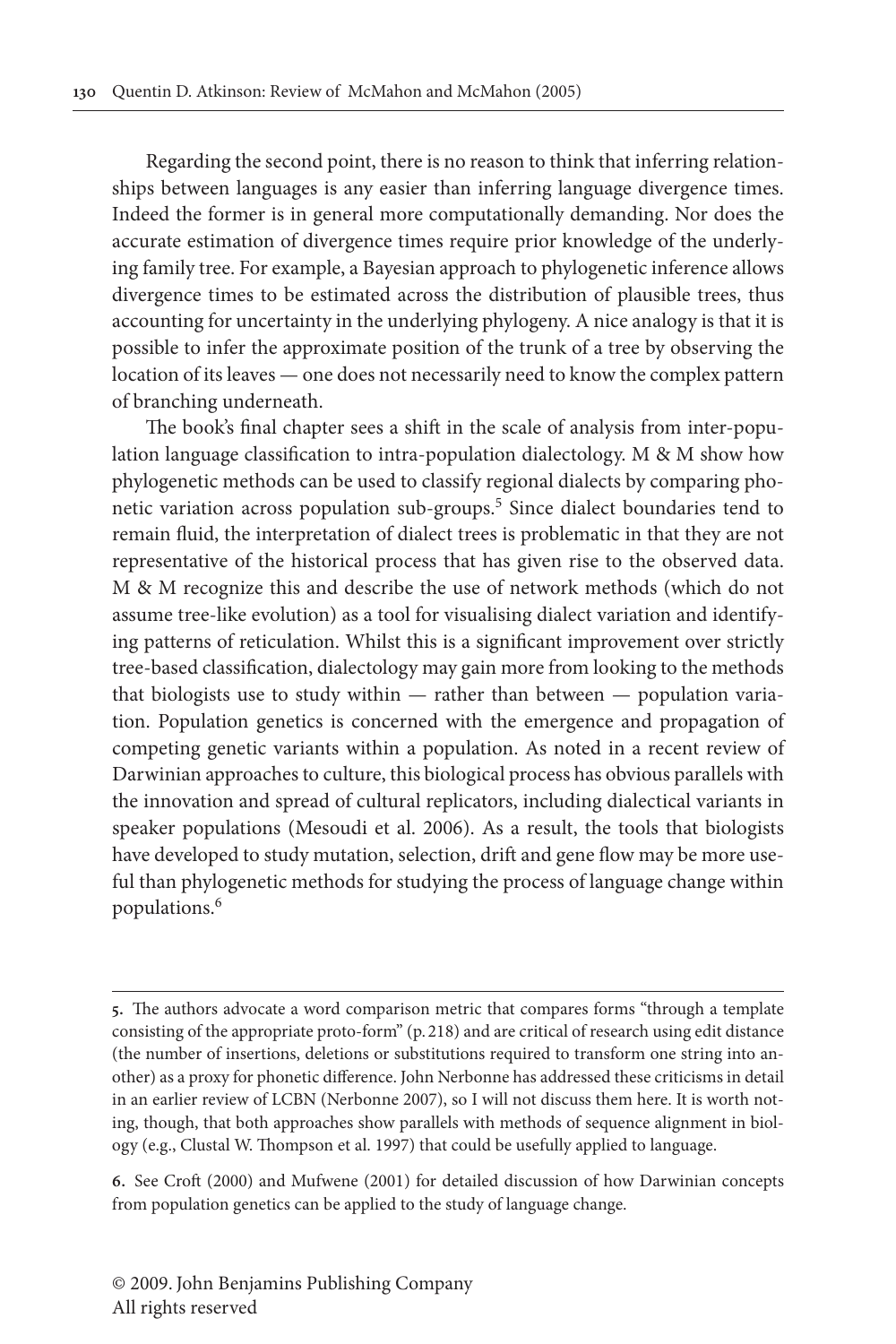Perhaps the reason that these methods are not discussed in *LCBN* is that, as the title of the book suggests, M & M are principally concerned with language *classification*. However, one of the major advantages of a quantitative approach to language evolution is the opportunity to model and investigate the *process* of language change. In the book's introduction M & M are clear that they see classification as the first step towards this goal. As with their discussion of dating, classification is presented as laying the foundation on which everything else must be built. It is true that developing accurate language classification is important, but it should not — indeed cannot — preceed all study of the process of change. An understanding of process and classification are inextricably linked — the one building on the other — and progress can only be achieved by moving both forward simultaneously, using new methods of classification to study the process of change and new knowledge about process to study classification. Quantitative approaches to dialectology, then, have much to offer historical linguistics by prodiving models of how changes actually occur within populations. Process can also be studied beyond the population level. Since the publication of *LCBN,* quantitative phylogenetic methods have been applied to whole language families, representing thousands of years of language change, to show that frequency and part of speech can explain most of the variance in rates of vocabulary replacement across meanings (Pagel et al. 2007) and that vocabulary evolves in punctuational bursts associated with the emergence of new languages (Atkinson et al. 2008). Using a quantitative framework to study how different factors affect language evolution is crucial to the development of better methods of language classification and can help to shed light on the basic mechanisms underlying language change over long time-scales.

Despite recent advances in the field, LCBN is still a worthwhile starting point for anyone wanting to know about quantitative approaches to historical linguistics. Whether you are a linguist interested in quantitative methods or a mathematician interested in language, there is plenty of valuable insight and information on offer. It remains to be seen, however, whether the book is sufficiently inspiring to motivate more linguists to use quantitative methods. Historical linguistics is blessed with centuries of careful work that has produced a wealth of data and understanding, but many linguists seem reluctant to combine these resources with quantitative analysis tools. Perhaps the best motivator will come from looking to evolutionary biology and the realisation that if linguists don't do it, someone else will.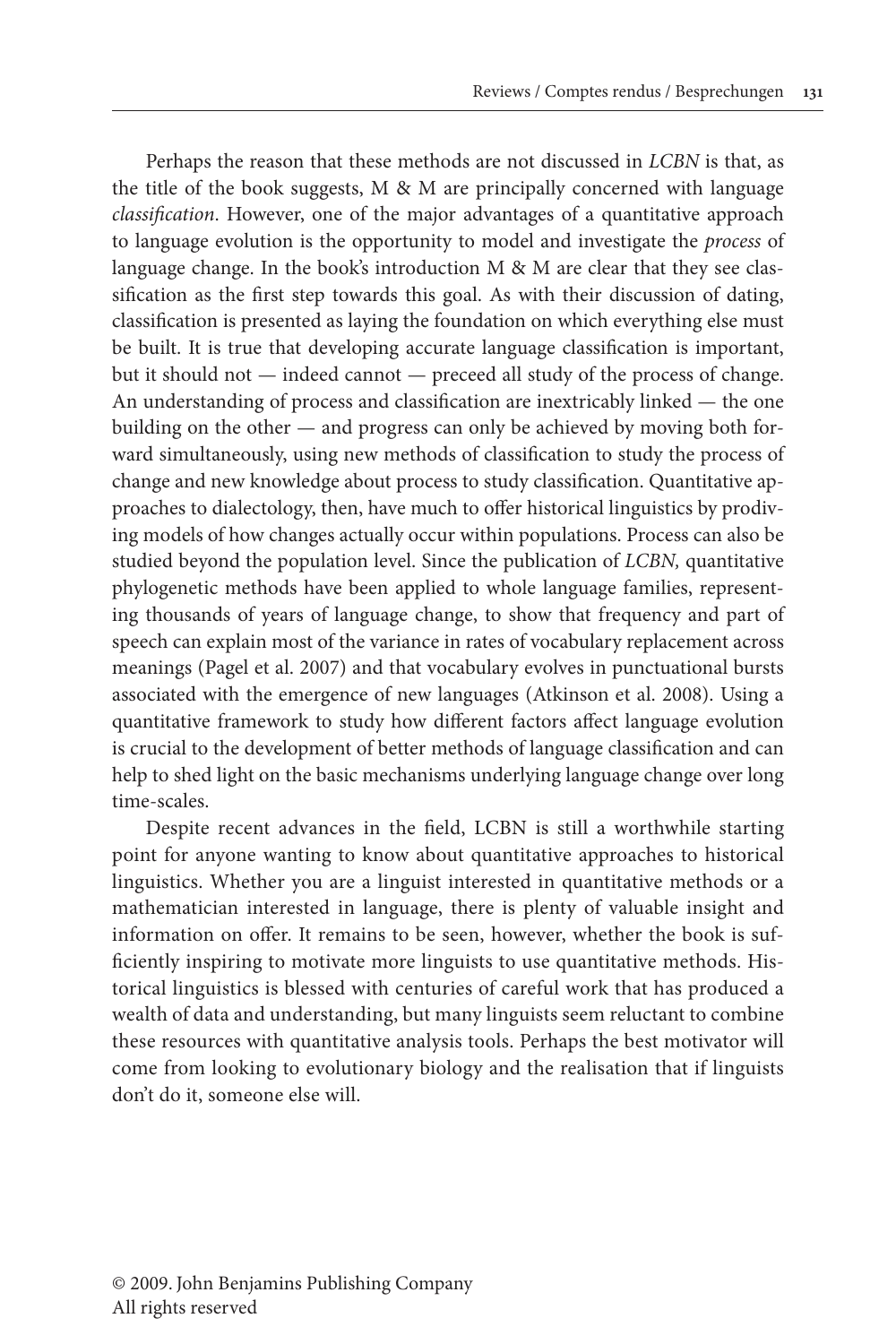## **References**

- Atkinson, Quentin D. 2006. "Are accurate dates an intractable problem for historical linguistics?" *Mapping our Ancestry: Phylogenetic methods in anthropology and prehistory* ed. by Carl Lipo, Michael O'Brien, Stephen Shennan & Mark Collard, 269–296. Chicago: Aldine.
- Atkinson, Quentin D., Geoff K. Nicholls, David Welch & Russell D. Gray. 2005. "From Words to Dates: Water into wine, mathemagic or phylogenetic inference?" *Transactions of the Philological Society* 103.193–219.
- Atkinson, Quentin D., Andrew Meade, Chris Venditti, Simon J. Greenhill & Mark Pagel. 2008. "Languages evolve in punctuational bursts". *Science* 319.588.
- Bergsland, Knut & Hans Vogt. 1962. "On the validity of glottochronology". *Current Anthropology* 3.115–153.
- Blust, Robert. 2000. "Why lexicostatistics doesn't work: The 'universal constant' hypothesis and the Austronesian languages". *Time Depth in Historical Linguistics* ed. by Colin Renfrew, April McMahon & Larry Trask, 311–332. Cambridge: The McDonald Institute for Archaeological Research.
- Bryant, David, Flavia Filimon & Russell D. Gray. 2005. "Untangling our past: Languages, trees, splits and networks". *The Evolution of Cultural Diversity: Phylogenetic approaches* ed. by Ruth Mace, Clare J. Holden & Stephen Shennan, 69–85. London: UCL Press.
- Campbell, Lyle. 2004. *Historical Linguistics: An introduction*. Edinburgh: Edinburgh University Press.
- Cavalli-Sforza, Luigi L., Alberto Piazza, Paolo Menozzi & Joanna Mountain. 1988. "Reconstruction of human evolution: Bringing together genetic, archaeological, and linguistic data". *Proceedings of the National Academy of Sciences* 85.6002–6006.
- Croft, William. 2000. *Explaining Language Change: An evolutionary approach*. Harlow, England: Longman.
- Dediu, Dan & D. Robert Ladd. 2007. "Linguistic tone is related to the population frequency of the adaptive haplogroups of two brain size genes, ASPM and Microcephalin"*. Proceedings of the National Academy of Sciences of the United States of America* 104.10944–10949.
- Dunn, Michael, Angela Terrill, Ger Reesink, Robert A. Foley & Stephen C. Levinson. 2005. "Structural phylogenetics and the reconstruction of ancient language history". *Science* 309.2072–2075.
- Felsenstein, Joseph. 2004. *Inferring Phylogenies*. Sunderland: Sinauer Associates.
- Forster, Peter & Alfred Toth. 2003. "Toward a phylogenetic chronology of ancient Gaulish, Celtic, and Indo-European". *Proceedings of the National Academy of Sciences of the United States of America* 100.9079–9084.
- Gray, Russell D. & Fiona M. Jordan. 2000. "Language trees support the express-train sequence of Austronesian expansion". *Nature* 405.1052–1055.
- Gray, Russell D. & Quentin D. Atkinson. 2003. "Language-tree divergence times support the Anatolian theory of Indo-European origin". *Nature* 426.435–439.
- Gray, Russell D., Simon J. Greenhill & Robert M. Ross. 2007. "The pleasures and perils of Darwinizing culture (with phylogenies)". *Biological Theory* 2.360–375.
- Holden, Claire J. 2002. "Bantu language trees reflect the spread of farming across sub-Saharan Africa: A maximum-parsimony analysis". *Proceedings Biological Sciences* 269.793–799.
- Huson, Daniel & David Bryant. 2004. "Neighbor-Net: An agglomerative method for the construction of phylogenetic networks". *Molecular Biology and Evolution* 21.255–265.

© 2009. John Benjamins Publishing Company All rights reserved